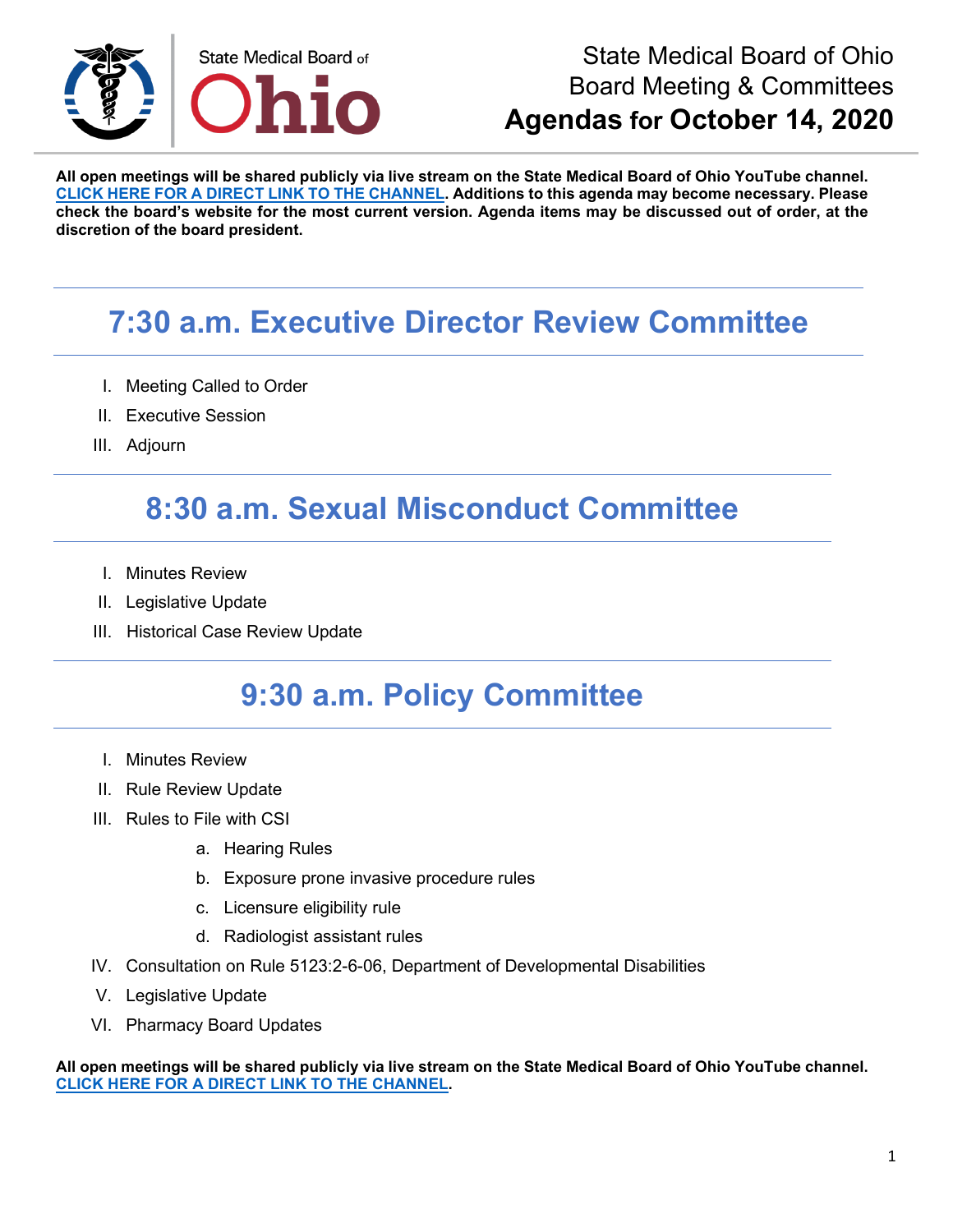

**All open meetings will be shared publicly via live stream on the State Medical Board of Ohio YouTube channel. [CLICK HERE FOR A DIRECT LINK TO THE CHANNEL.](https://www.youtube.com/channel/UCWBHBfwOyUtBZmBEZvtYPvA) Additions to this agenda may become necessary. Please check the board's website for the most current version. Agenda items may be discussed out of order, at the discretion of the board president.**

## **10:30 a.m. Board Meeting**

- I. ROLL CALL
- II. MINUTES REVIEW
- III. REPORTS AND RECOMMENDATIONS (R&Rs)
	- A. Shivangi Amin, M.D.
	- B. John Kavlich, M.D.
	- C. Mitchell Edward Simons, M.D.
	- D. Gary Nicholas Spirtos, M.D.
- IV. FINDINGS, ORDERS, JOURNAL ENTRIES (FOJEs)
	- A. Andrienne Baeza, M.T.
	- B. Samantha Bedel, M.T.
	- C. Chris Boggs
	- D. Erin Burrell, M.T.
	- E. Hope Carrington, R.C.P.
	- F. Andreia Jones, M.T.
	- G. Hayley Mason, M.T.
	- H. Brianna Rivera, M.T.
	- I. Brian Rubenstein, M.T.
	- J. Erin Ruskiewicz-Soltis, M.T.
- V. EXECUTIVE SESSION
- VI. SETTLEMENT AGREEMENTS
- VII. CITATIONS
- VIII. OPERATIONS REPORT
	- A. Operations Update
	- B. Cultural Competency Guide Update
- IX. RULES
	- A. 4761-9-04 Respiratory Care Rules Hearing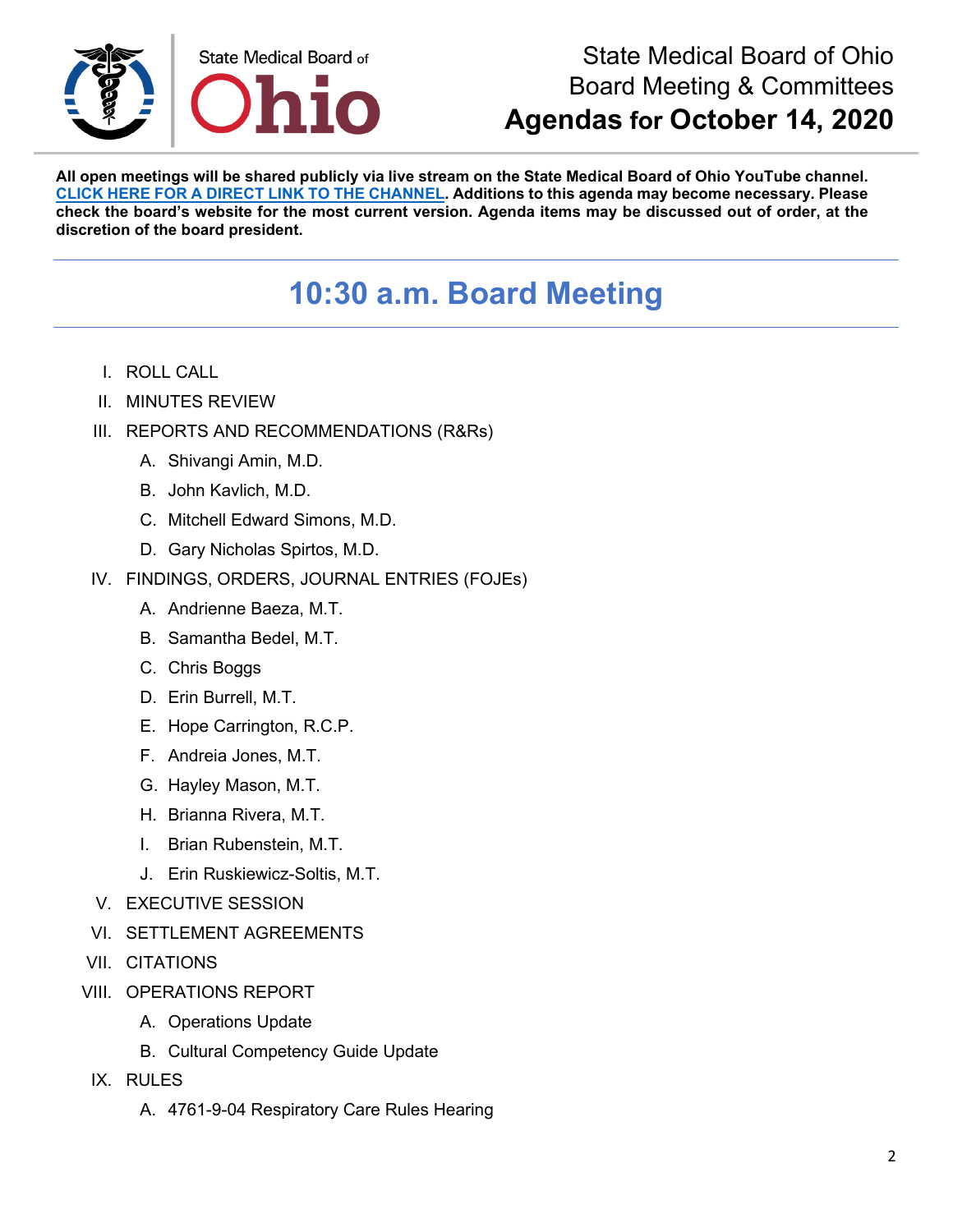

**All open meetings will be shared publicly via live stream on the State Medical Board of Ohio YouTube channel. [CLICK HERE FOR A DIRECT LINK TO THE CHANNEL.](https://www.youtube.com/channel/UCWBHBfwOyUtBZmBEZvtYPvA) Additions to this agenda may become necessary. Please check the board's website for the most current version. Agenda items may be discussed out of order, at the discretion of the board president.**

- B. Adoption of Rules
- C. 2021 Window for Petitions to Add Qualifying Conditions to Ohio's Medical Marijuana Control Program 2021 Qualifying Condition Petition
- X. COMMITTEE BUSINESS
	- A. Telehealth Committee Report
	- B. Compliance Committee Report
	- C. Physician Assistant Policy Committee Report
	- D. Sexual Misconduct Committee Report
	- E. Policy Committee Report
	- F. Finance Committee Business
	- G. Licensure Committee Business
		- 1. Licensure Application Reviews
			- a) Jad Dughayli, M.D.
			- b) Jessica Collins, M.T.
			- c) Kristie Fry, M.T.
			- d) Sophat Lort, M.T.
			- e) Margaret Paparella, M.T.
			- f) Holly Craig, L.D.
			- g) Jovon Harris, M.T
			- h) Lauren Marlow, L.D.
- XI. COMPLIANCE
	- A. Office Conference Review
	- B. Probationary Requests
		- 1. Michael A. Alexander, D.O.
		- 2. Asad S. Ali, M.D.
		- 3. Thomas M. Bender, A.A.
		- 4. William R. Danko, M.D.
		- 5. Ryan L. Gerritsen, M.D.
		- 6. Gerry V. Hsu, P.A.
		- 7. Brenden P. Jenks, M.D.